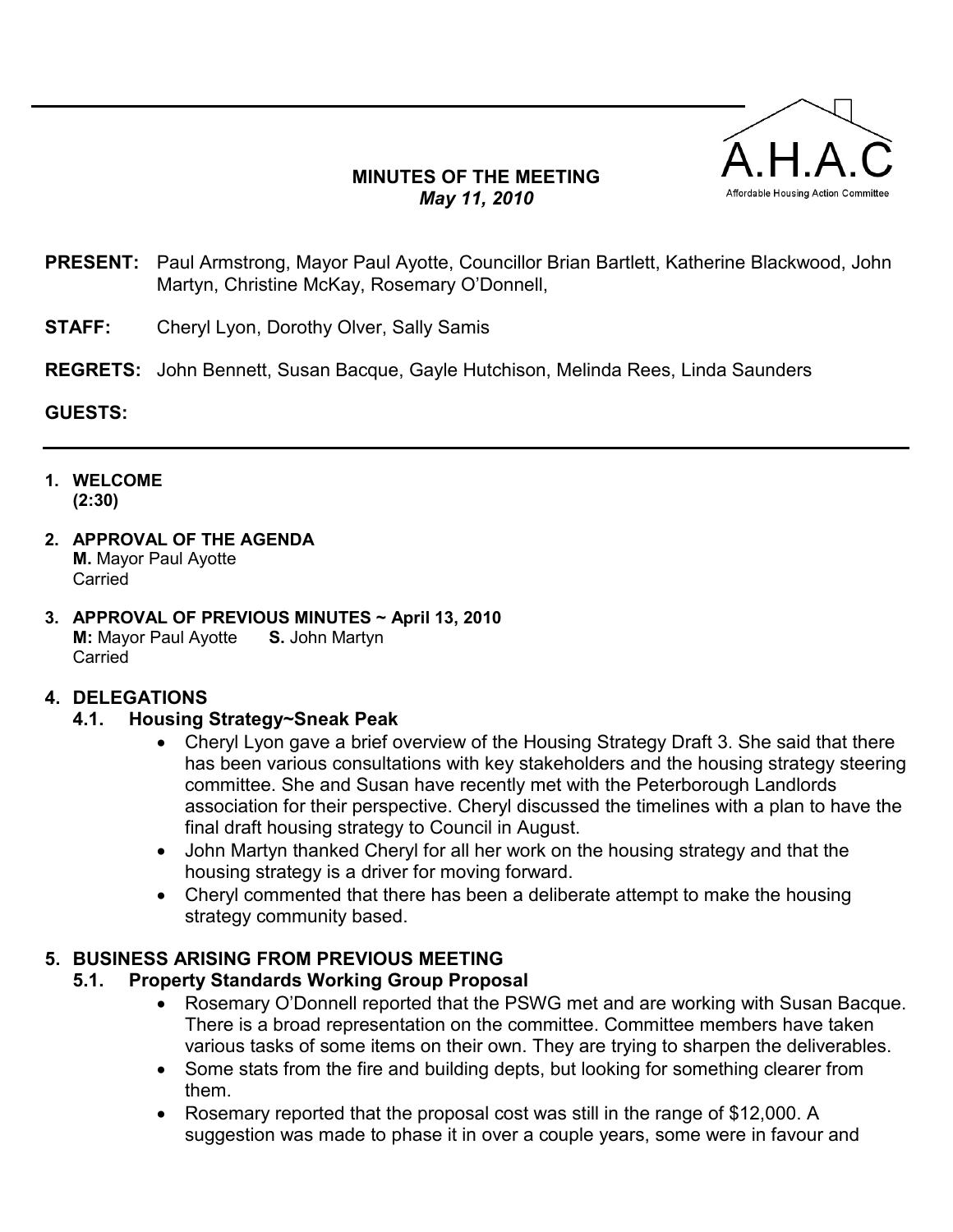some were not. It has been difficult to move quicker on this as each have busy schedules.

- John Bennett had to submit the 2011 budget for the City budget process. It was submitted as \$13,500 same as 2010. Paul Armstrong said that there is going to be various initiatives for the funds and we should prioritize.
- John Martyn suggested that with the number of players involved that the costs could be shared, (e.g. in kind with time and/or resources)
- Mayor Ayotte said that the city needs to see clear deliverables. Submit deliverables to Susan Bacque, if she is happy with it then he would take it to Linda Reed.
- Rosemary said that currently the focus is on the city and not sure how to address the County needs.
- Sonja Hardman, Social Planning Council has been invited to the meetings.

# 5.2 AHAC's political involvement in the 2010 Municipal Election

- John Martyn said the election is Monday Oct. 25, 2010 and that AHAC has been a partner in various past election events and would suggest that we use the Housing Strategy as a framework. The Supply committee is planning on meeting with individual candidates.
- AHAC should remain neutral but take the opportunity to educate. Possibly partner with other groups to hold an all candidates meeting.
- There is a sense of urgency as AHAC doesn't meet over the summer and should be holding such meetings with candidates sometime late Summer/early Fall. We need a schedule to proceed. John Martyn to start the process and will communicate via email to the committee and be ready to present at the June meeting.
- AHAC's "Housing is Fundamental" along with the housing strategy document, steering committee and stakeholders have had a strong voice.

# 6. REPORTS FROM SUB-COMMITTEES

## 6.1 Community Education

• Paul Armstrong reported that HIF is well ahead of schedule this year and may be a useful document going into the election.

## 6.2 Services

No report

## 6.3 Supply

- John Martyn reported that the Supply committee will continue to be a voice at the implementation table on the Housing Strategy. John said that city staff person Paul Pentikainen has been a terrific Housing and Planning resource.
- John continues to be a housing voice from the AHAC Supply at the Poverty Reduction Network. The PRN has hired a person on secondament as a Coordinator. The Coordinator has put together a complete template for the plan.
- John also mentioned that the PRN has had funding from an anonymous donor. This could be a possible source of funding for the Property Standard Working Proposal also.